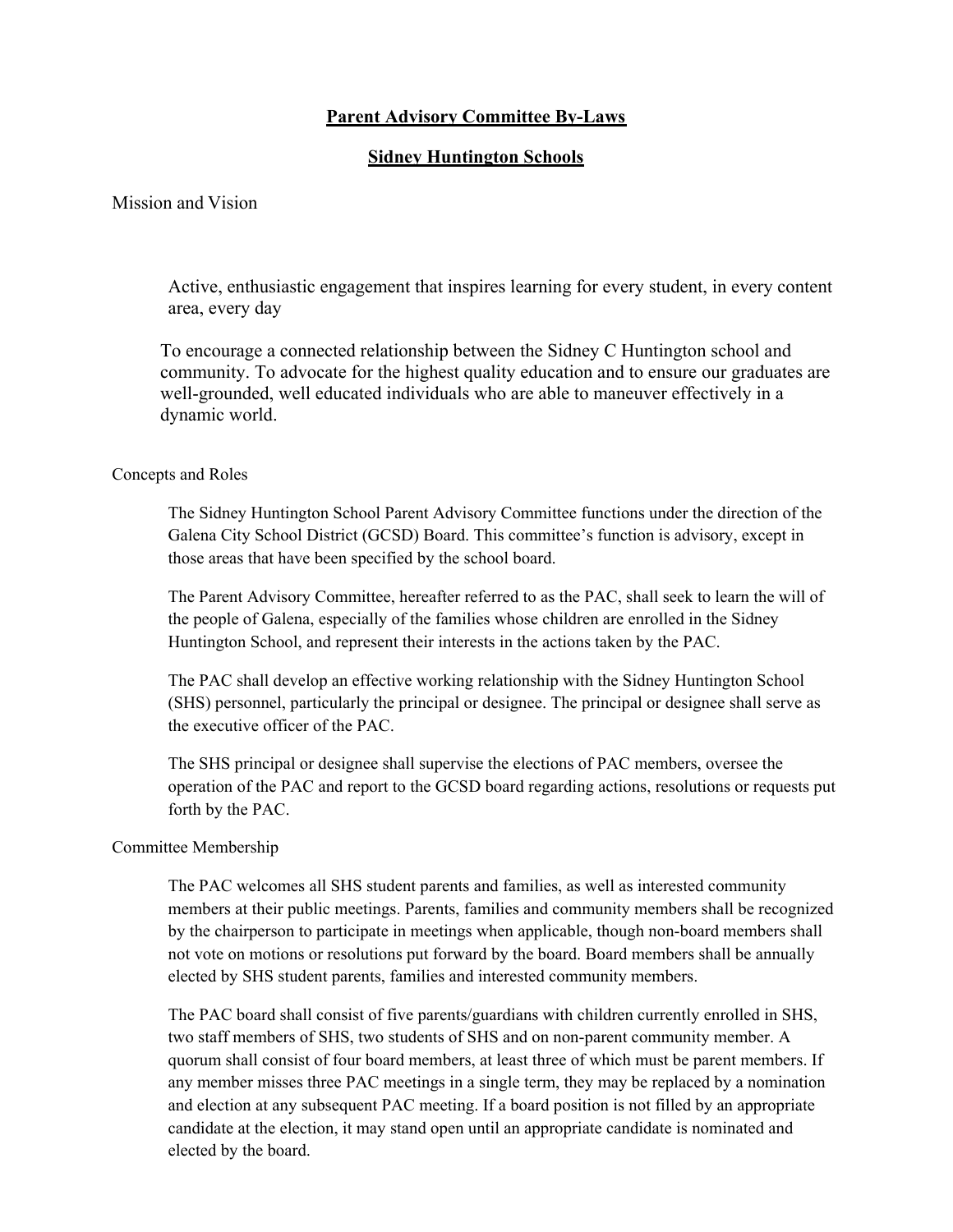### Elections

The principal or designee shall coordinate the annual review of applicants for PAC board members. PAC board applications will be available for parents, staff and students at the beginning of the school year. Elections shall occur during the May PAC meeting, unless otherwise advertised by the principal or designee.

### Qualifications for Candidates

PAC board members shall not hold concurrent membership on both the school board and the PAC board. PAC board members shall not have been convicted of a crime that constitutes a felony involving moral turpitude under state law, even if the person has been unconditionally discharged. Permanent, full-time employees of the school district cannot hold the position of chairperson of the board.

#### Vacancies

If a member of the PAC resigns, moves out of Galena, no longer meets qualifications or is absent unexcused for more than three consecutive regular meetings, the remaining members will, within 30 days of the vacancy, nominate and elect a replacement to serve until the next regular election. If unable to agree on a successor, the PAC shall submit names of interested parties to the SHS principal.

## **Officers**

The PAC board shall annually elect a chairperson, vice-chairperson and secretary/treasurer from among their members. Member may serve consecutive terms as a PAC board officer.

The duties of the chairperson are to preside at the PAC meetings, appoint all subcommittees of the PAC and serve as an ex-officio member of all the PAC sub-committees. The chairperson shall also recommend agenda items to the principal for all PAC meetings.

The vice-chairperson shall serve as chairperson in the absence of the chairperson.

The duties of the secretary/treasurer are to ensure that an accurate record of the proceedings of the PAC is kept and that a copy of this record is presented to each PAC board member. The secretary/treasurer will also keep accurate accounts of income and expenses in the PAC school financial account. The principal or designee will make these records available to the school board.

### Powers and Duties

The PAC shall advise the school board and administration on all matters concerning the school and shall perform other duties as prescribed by the school board and principal or designee.

The PAC shall seek to represent the interests of the students and their parents/guardians.

Within the guidelines established by the school board, the PAC will seek to have

representation on the GCSD School Board committees, which shall: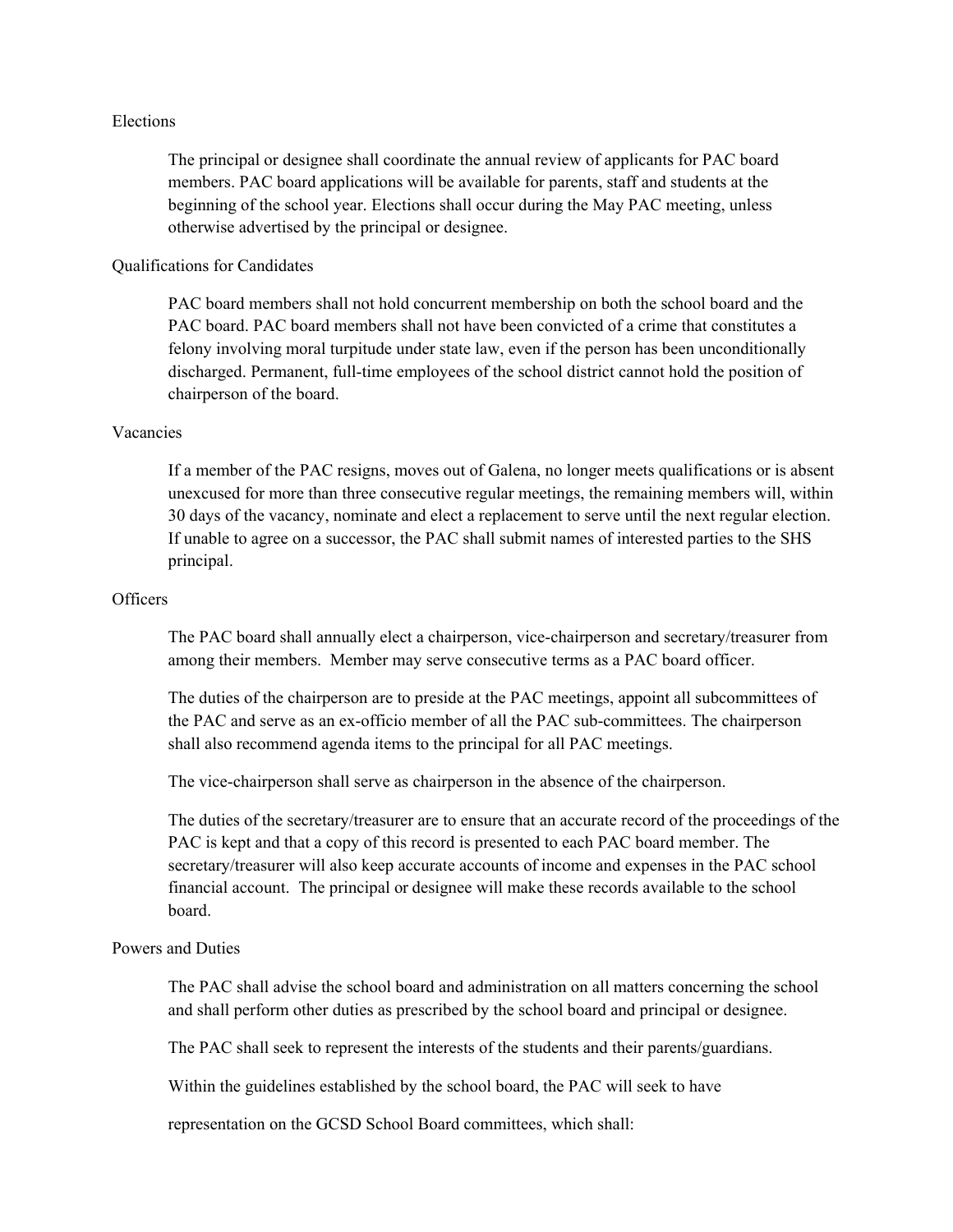- 1. Develop a school policy and student handbook, including a crisis management plan.
- 2. Develop goals and objectives to guide the school and provide a basis for prioritized spending within local budgets.
- 3. Establish local policy manuals in the form of parent/student and staff handbooks, including, but not limited to:
	- a. Use of the school building by outside groups
	- b. Cold weather closure
	- c. Use or loan of school equipment
	- d. Co-curricular activities
	- e. Scheduling
	- f. Local needs based on student data
	- g. Pupil activity funds
	- h. In-service plans
- 4. Review and evaluate the curriculum used in the schools
- 5. Evaluate and make recommendations regarding the programs under categorical funding such as Indian Education and Title Grants when these take place in the school.

The PAC shall also:

- 6. Review reports prepared by the principal throughout the school year to the school board and community served, including the following:
	- a. Progress and achievement of students and programs
	- b. Personnel recommendations
	- c. Evaluation of special programs
	- d. Facility maintenance plans
	- e. Extracurricular activities
- 7. Be responsible to the community by maintaining active and open communication among and between students, parents, school board, school staff and school administration. Attempt to resolve conflicts involving the school at the local level through appropriate complaint proceedings, respectful listening and thoughtful, creative problem solving.

# Orientation

The principal or designee shall orient all PAC board members annually regarding their roles, rights, responsibilities and the relevant policies regarding their committee. The members of the PAC board may attend the teacher in-service at the onset of the school year.

# Meetings

All meetings of the PAC shall comply with the open meeting laws. The PAC shall provide public notice of its meetings and allow for public participation at its meetings. All meetings of the PAC shall be open to the public, except for executive session, in accordance with the law.

All meetings shall follow Robert's Rules of Order except when rules are suspended by action of the committee.

Monthly public meetings will be held throughout the school year, on the first Monday of the month at 6 PM in the community library unless otherwise advertised by the principal or designee. Public meetings shall be advertised on KIYU's wireless news at least two day prior to the date of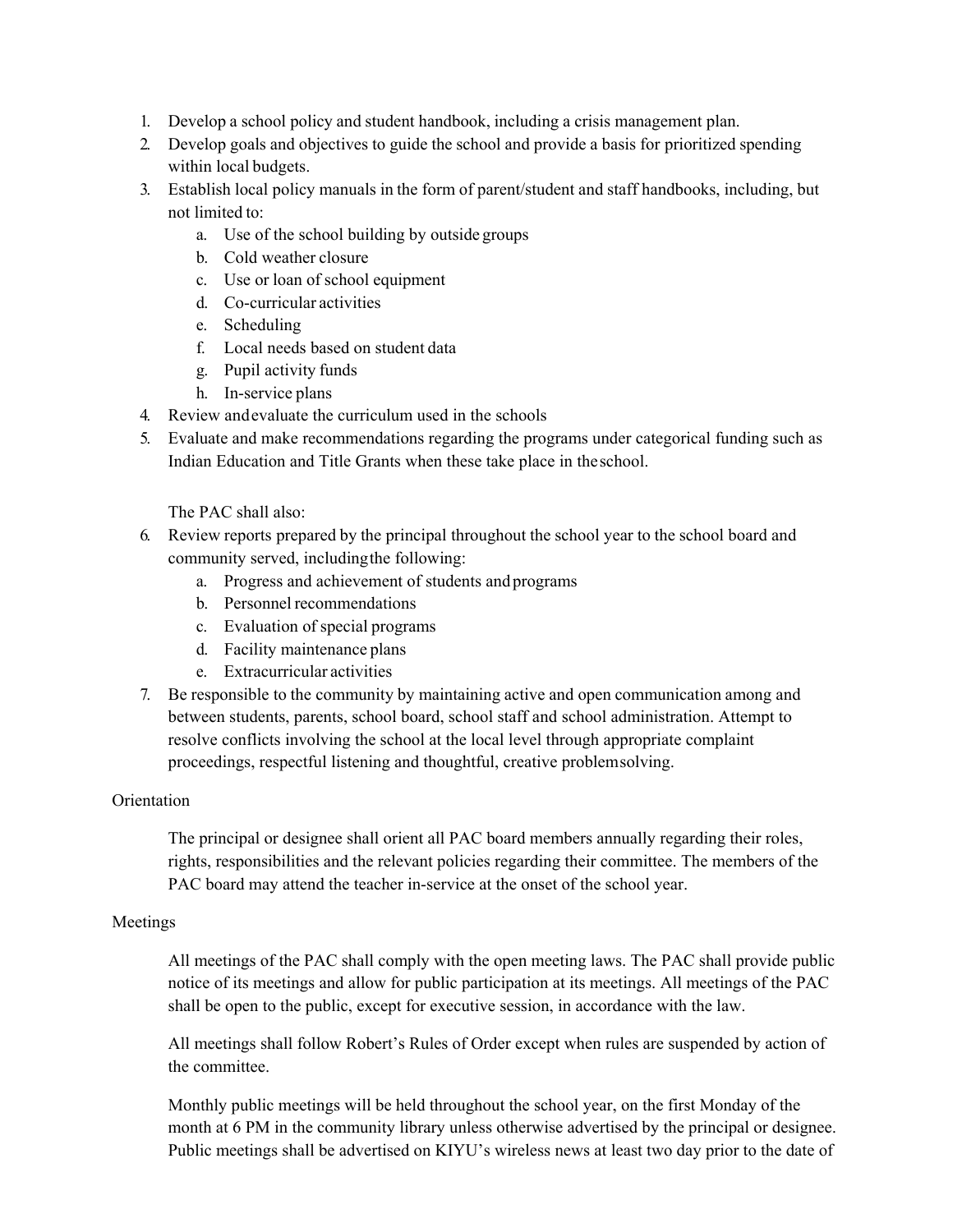the meeting. The chairperson with approval of the principal or designee shall set emergency, special, subcommittee and executive session meetings.

## Code of Ethics

- 1. I will strive to treat all students and school employees fairly and equally.
- 2. I respect the importance of education for every student.
- 3. I will be honest and forthright with parents and community members regarding information concerning the school.
- 4. I will fulfill my elected duties to the best of my ability.
- 5. It shall be my constant endeavor to:
	- a. Work with my fellow PAC members in a spirit of cooperation despite differences of opinion, background and culture.
	- b. Base my personal decision in the best interest of the operation of Sidney Huntington School and its students.
	- c. Balance the present needs and long-term sustainability in the programs and business operations of the school.
	- d. Guide and advise on policy, procedure and goals rather than day-to-day operations in the school.
	- e. Support staff and administration in enriching student experience when family and community participation is requested.
	- f. Act within the powers and duties recognized and delegated by the Sidney Huntington School board.

# By-Law Review

These by-laws shall be reviewed annually in April, unless otherwise advertised by the principal or designee. Any recommendations for revision shall be presented to the school board for consideration.